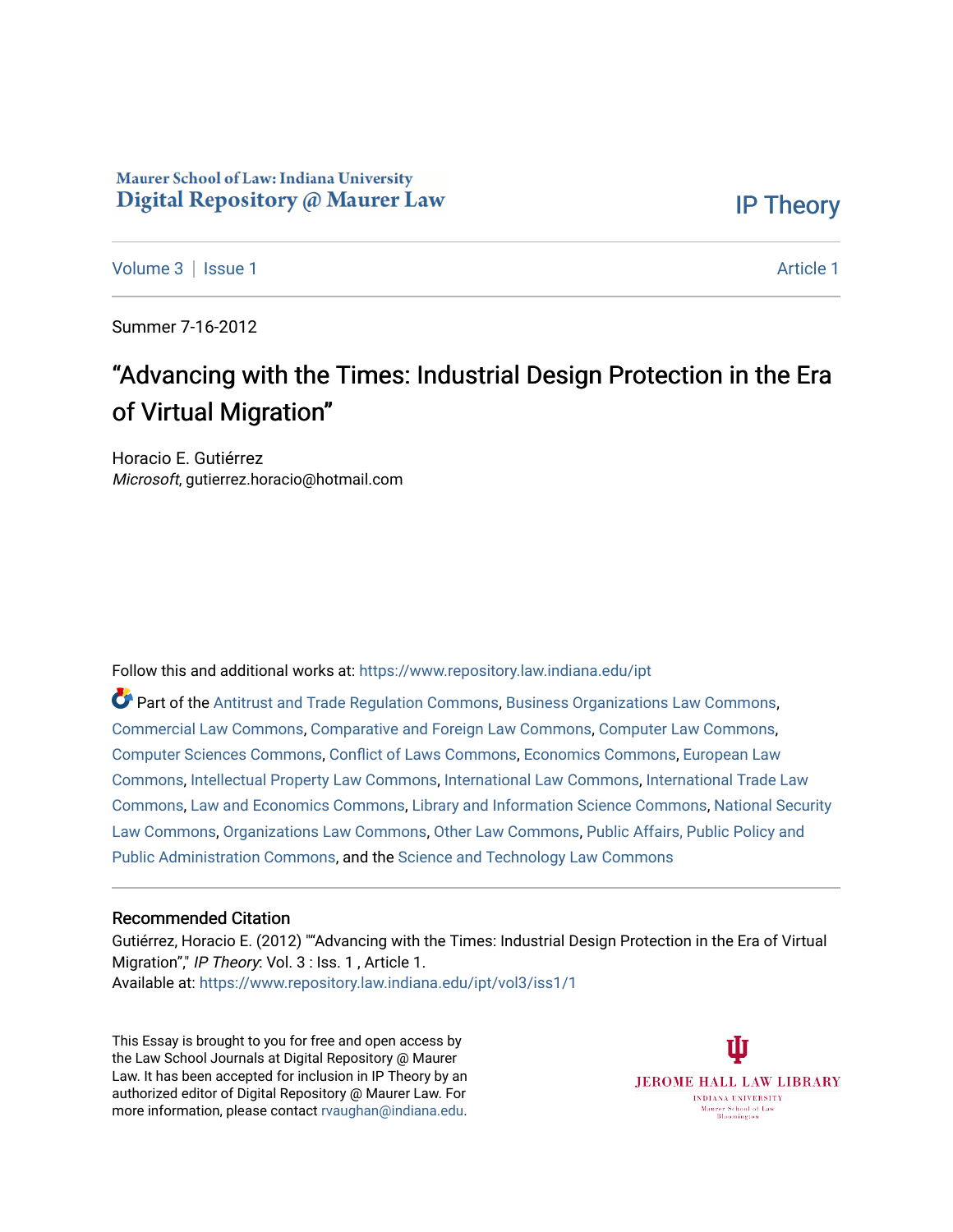

# "Advancing with the Times: Industrial Design Protection in the Era of Virtual Migration"

Horacio E. Gutiérrez\*

## **Introduction†**

I want to begin by thanking Tsinghua University, and Professors Wang Bing and Li Xiaowu, for their vision and leadership to dedicate this year's conference to the issue of Industrial Design Protection for Graphical User Interfaces of Electronic Products. This conference convenes some of the most recognized international experts on this issue, including senior officials from SIPO, MIIT, the USPTO, the JPO, and the EU Trade Delegation, as well as IP attachés, scholars, IP practitioners, and industry representatives from China, the United States, Europe, Japan, and Korea.<sup>1</sup>

IP laws around the world have protected the visual appearance of industrial products for generations. We now see an explosion of innovative designs in electronic products as demonstrated by offerings from a wide range of technology companies, including Microsoft, Huawei, ZTE, Baidu, and Sony, all of which are present today to join in this conversation. With the rapid change in technology, we now face the challenge of adapting that protection to address the visual appearance of designs in new virtual environments.

## **China as an IP Leader**

It is no coincidence that a conference focused on high-tech innovation is happening in China. China has a tradition of scientific and technological innovation that stretches over 5,000 years and gave the world inventions such as the compass, gunpowder, papermaking, and printing. That innovative spirit continues to flourish today. To cite just a few examples:

<sup>\*</sup> Corporate Vice President & Deputy General Counsel, Microsoft Corporation.

<sup>†</sup> Keynote Address delivered at Tsinghua University's "Sixth International Conference on IP Protection of High Technology -- Industrial Design Protection for Graphical User Interfaces of Electronic Products," Beijing, China, April 25, 2012.

<sup>1. &</sup>quot;SIPO" is the State Intellectual Property Office of the People's Republic of China; "MIIT" is the Ministry of Industry and Information Technology of the People's Republic of China; "JPO" is the Japanese Patent Office; and the "USPTO" is the United States Patent and Trademark Office.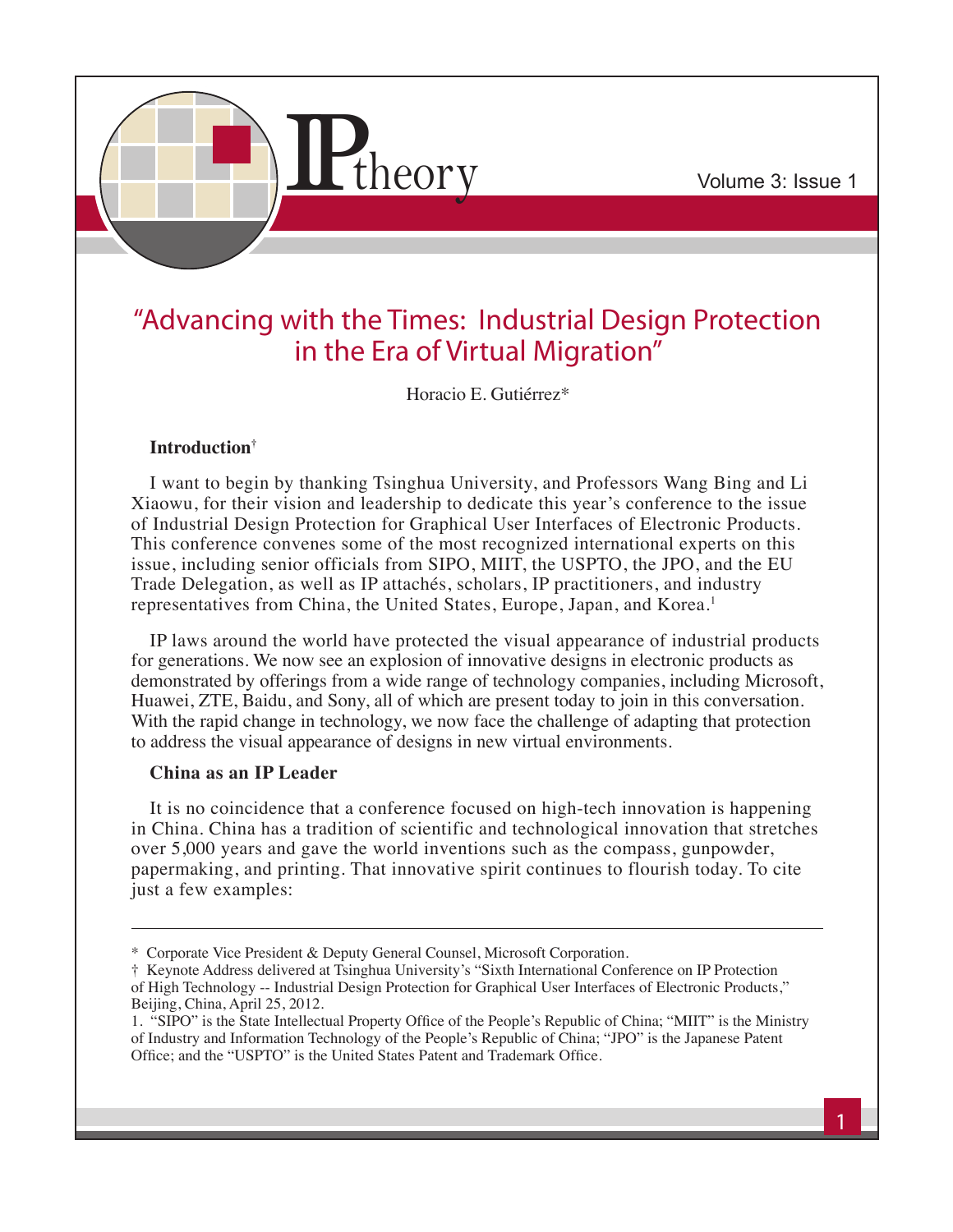1. SIPO is now the first in the world in terms of the number of published patent applications, surpassing the U.S. Patent and Trademark Office and the Japan Patent Office for the first time;<sup>2</sup>

2. The large majority of applications received in the Chinese patent office are from domestic applicants. This is increasing domestic IP holdings at an amazing rate.3 Companies like Huawei and ZTE have become IP powerhouses—implementing global patent strategies, participating in global standardization activities, and licensing and enforcing their patents both in China and abroad; and

3. Chinese innovators are also beginning to protect their inventions outside of China. Patent Cooperation Treaty (PCT) applications at WIPO from China have grown 33.2 percent from 2005–2009, the fastest growth rate of PCT applications from any region in the world<sup>4</sup>; and from 2005–2010, China far outpaced India, Russia, and Brazil in the number of invention patents filed by domestic inventors at the USPTO.<sup>5</sup>

SIPO's efforts are part of China's move from technology consumer and manufacturer, to technology innovator—from "Made in China" to "Designed in China." To paraphrase a common theme we hear repeatedly from Chinese IP officials, China is determined today not only to be a "big" IP country, but a "strong" IP country.

With the principle of a "strong" IP country in mind, I believe that this conference provides the ideal international forum in which to explore the role of industrial design protection in the 21st Century. In particular, today we consider the needs of innovators for design patents that will protect the unique graphical user interfaces that increasingly drive consumer enthusiasm for new technologies.

#### **Design in the Era of Virtual Migration**

Industrial design patents play a critical role in product development. Creators of physical products long have relied upon innovative designs to differentiate their offerings from those of competitors. If you think about the last time you bought a car, a dining table, or a lamp, instinctively you probably considered the design of the object in making a decision. While manufacturers of goods compete on the basis of many factors (including price, functionality, and quality), the design of the product typically has an important role in consumer decisionmaking.

<sup>2.</sup> *See* Bob Stembridge, *The Current State of Innovation in China*, IP Value 2012, 2011, at 15, 16 fig.2, *see also China Leads the World*, Thomson Reuters (Jan. 3, 2012), http://thomsonreuters.com/content/news\_ideas/ articles/science/china-leads-the-world.

<sup>3.</sup> SIPO 2010

<sup>4.</sup> *The Current State of Innovation in China* at 21 fig.17.

<sup>5.</sup> *See Patents by Country, State, and Year — Utility Patents (December 2011)*, U.S. Patent & Trademark Office 3 (Dec. 2011), http://www.uspto.gov/web/offices/ac/ido/oeip/taf/cst\_utl.pdf.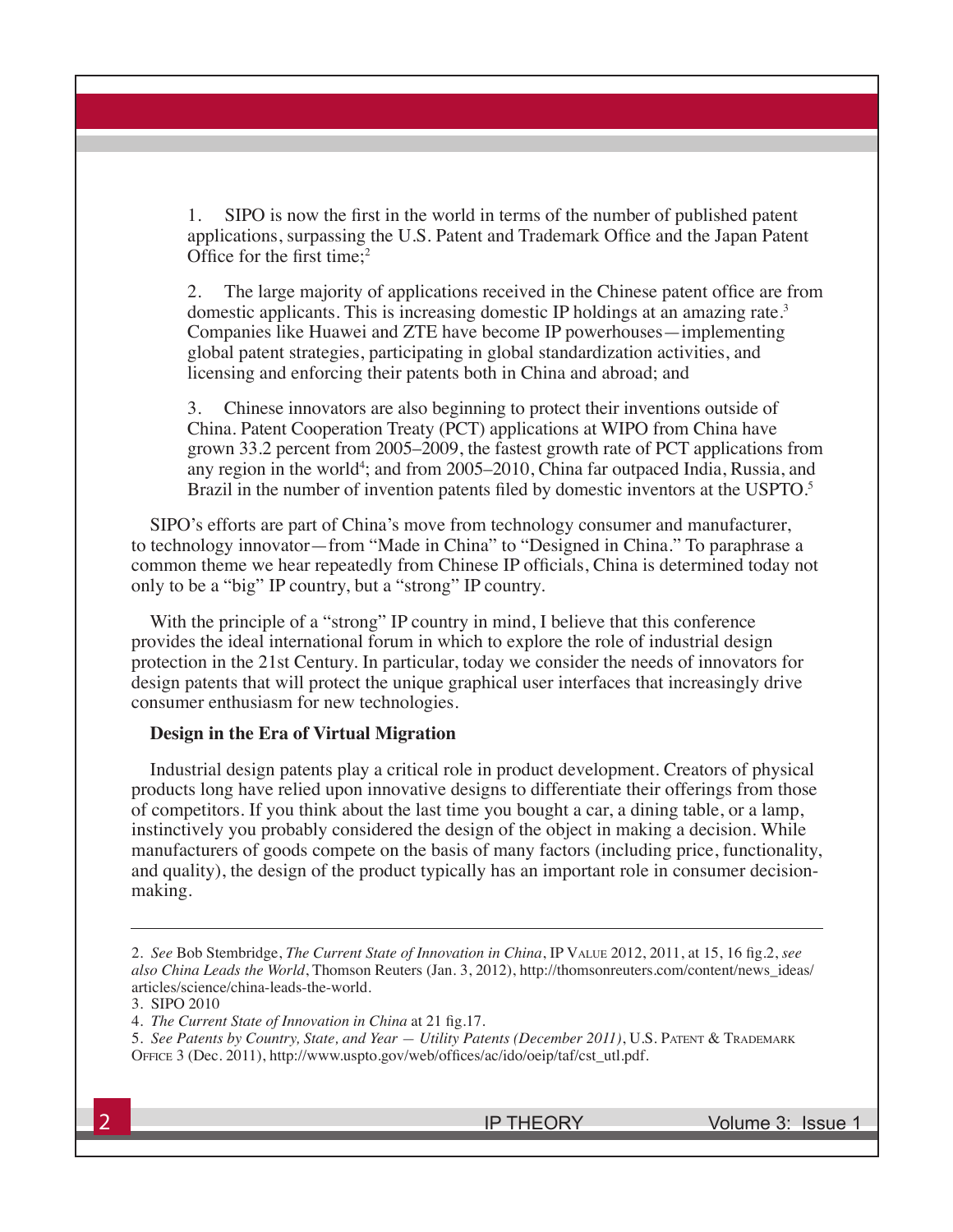Today, we see this same trend—a growing reliance on unique designs by successful companies—in the virtual realm. As computing technology has evolved, devices with electronic display screens have become commonplace. These include, naming just a few examples, computers, digital music players, smartphones, and electronic readers. Electronic display screens have also been integrated into a wide range of other products, such as autos, medical devices, and household appliances. Indeed, it is estimated that by the year 2018, more than 50 percent of new product designs will be implemented via electronic screen displays rather than physical structure.<sup>6</sup>

This technology-driven shift from three-dimensional physical designs to two-dimensional electronic screen designs has been referred to as "virtual migration." Two technology developments highlight this trend towards virtual migration: (1) the transition to cloud computing; and (2) the massive growth in smartphones and other sophisticated mobile devices.

First, cloud computing.

Last year, MIIT's *Electronic IP* asked me to write an article on IP and the cloud. In writing that article, I was reminded of the enormous potential for the cloud in China, which has more broadband users than the broadband-connected population of the U.S., Mexico, and Canada combined. China—and especially the SME sector that employs some 80 percent of the Chinese workforce<sup>7</sup>—stands to benefit enormously from the cloud, because it gives them access to a level of computing power that at one time only the largest enterprises could afford.

• Electronic designs are especially important to innovation in the cloud. In the cloud environment, no physical article is provided to the customer. Instead, computing power is delivered over the internet as a service, meaning that users interact with the cloud almost entirely via a computer screen. As a result, the design of a cloud service's user interface is critical to the user experience, and is a key area of differentiation among competing offerings.

The second trend driving virtual migration from physical design to virtual design is the proliferation of Internet-connected devices.

• MIIT reports that mobile subscriptions in China topped one billion in February 2012. That is quite a feat, unmatched by any other country. Clearly, Chinese consumers and businesses have embraced mobile communications.

7. Dexter Roberts, *Small Companies in China Feel the Squeeze*, Bloomberg Businessweek (Aug. 10, 2011, 7:37 PM), http://www.businessweek.com/magazine/small-companies-in-china-feel-the-squeeze-08112011.html.

IP THEORY Volume 3: Issue 1 3

<sup>6.</sup> Charles L Mauro, Chairman, Design Prot. Section, Indus. Designers Soc'y of Am., Presentation at Design Day 2011: The World of Designs, How Recent Critical Trends in Industrial Design Will Impact Design Patent Prosecution and Defense (Apr. 5, 2011).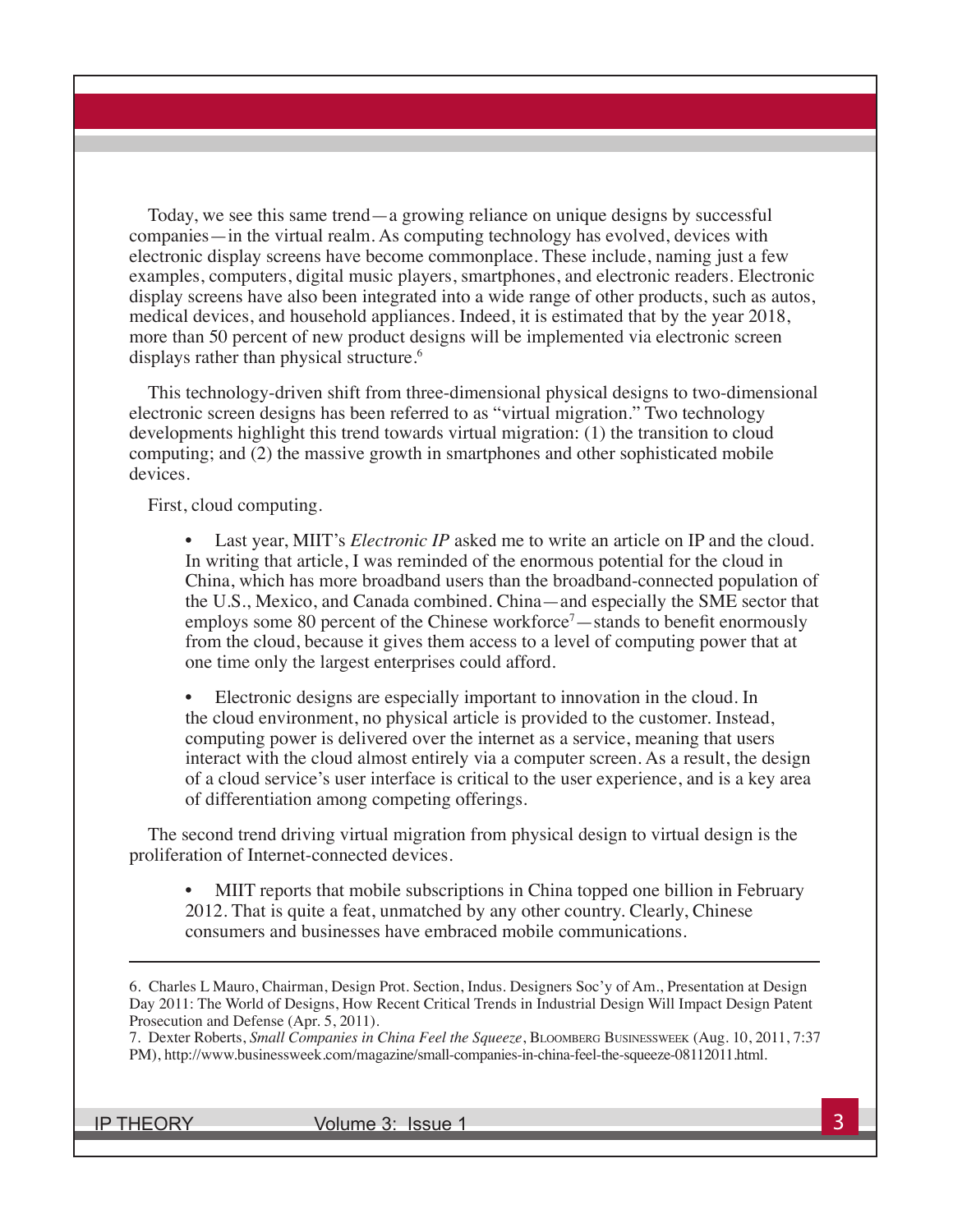Users are especially excited about Internet-enabled smartphones, which make up the fastest-growing segment in China's mobile marketplace.<sup>8</sup>

• In this flourishing environment for smartphones, tablets, and other sophisticated devices, electronic screen designs have taken on a brand new role. They have supplanted the role of mechanical buttons and controls with "soft buttons" on touchscreens and other screen-based elements.

The innovative role of screen designs can be seen in our own Windows Phone offering. In contrast to mechanical buttons, our Metro interface has live tiles that bring information updates right to the user. We are proud of this design innovation, and think it no less worthy of IP protection simply because it is electronic rather than physical.

#### **The Role of Design Patent Protection in the Era of Virtual Migration**

This trend of virtual migration that we see highlighted in the cloud and in mobile devices—where the design of graphical user interfaces and other elements of electronic screens are rapidly gaining in importance—has important ramifications for patent laws and practices around the world.

In particular, innovators in the technology sector need design patent protection for their graphical user interfaces, just as their counterparts in manufacturing long have relied upon design patent protection for the unique designs of physical products. Recall that industrial design patents have given manufacturers of physical products a proven tool to protect the unique design, shape, or ornamentation of their products. They also encourage competitive differentiation between suppliers, resulting in increased consumer choice and better products.

The same is true for design patents for graphical user interfaces, which help to justify the substantial investments companies make to develop, market, and support unique graphical user interfaces. These investments include the ones made in a growing number of professional designers who specialize in creating electronic screen designs that help clients attract consumers to their devices and cloud-based services. The ultimate beneficiaries of these and other investments are consumers, who gain more choices and better options among high-tech products and services in the market.

In short, the benefits that were promoted with the adoption of industrial design patent protection in the 20th Century can also drive innovation in the 21st Century—but only if

<sup>8.</sup> MIIT recently reported that the total number of mobile phone users increased by 20.67 million in the first two months of 2012, to just over one billion users in total. 3G smartphone users accounted for 15.5 million of the new users, and the total number of smartphone users in China is estimated at 143.92 million. Deng Shasha, *China Mobile Phone Users Exceed 1 Bln*, Xinhuanet (Mar. 30, 2012, 3:31 PM), http://news.xinhuanet.com/english/china/2012- 03/30/c\_131499039.htm.